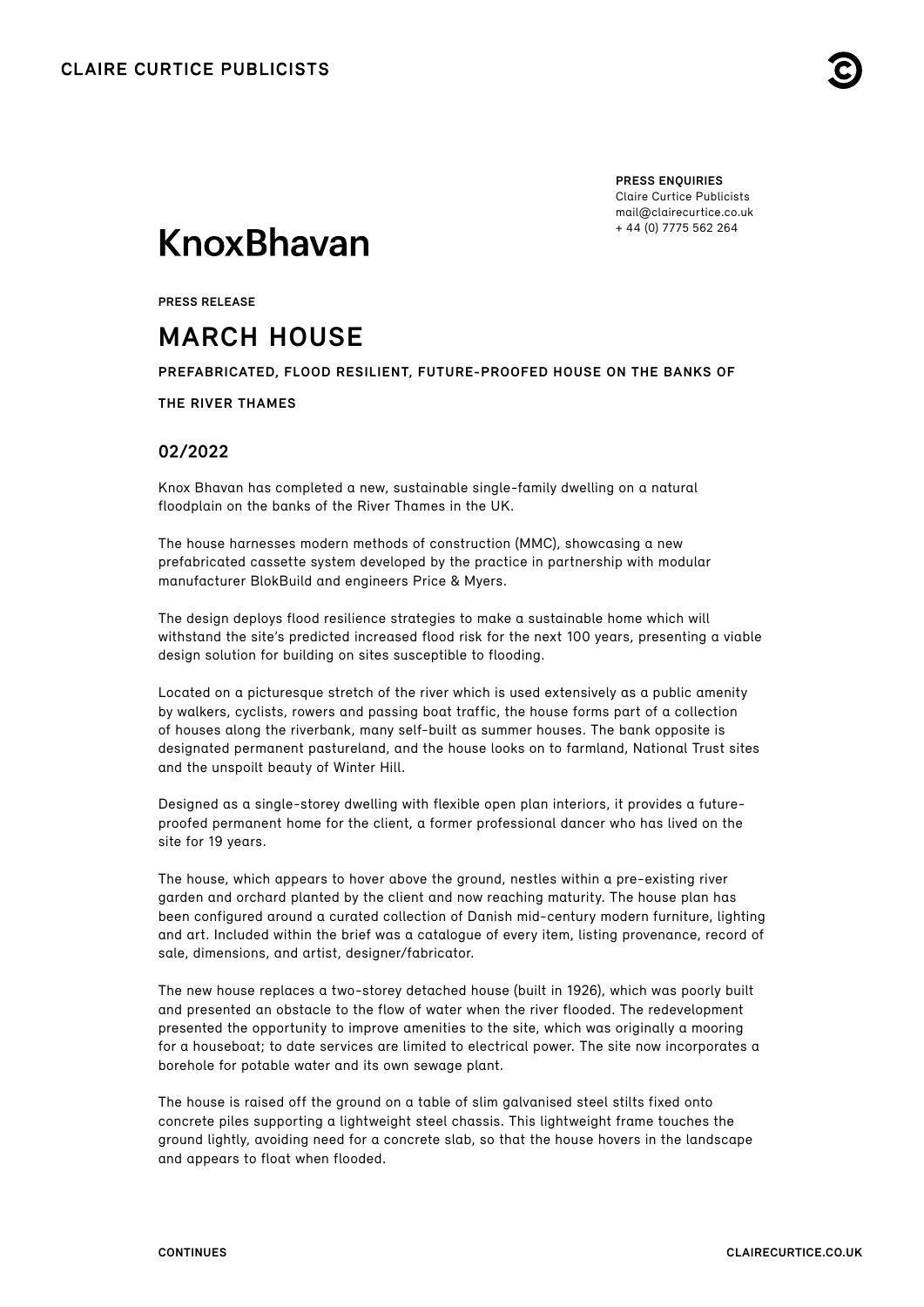The house is constructed of a prefabricated oriented strand board (OSB) cassette system which is insulated and clad in stained larch in a repeating rhythm of narrow planed boards and wide sawn cladding, referencing the houseboats formerly moored here. Balustrades are galvanised steel, and handrails are oiled hardwood. Expansive frameless windows (fixed glazing with opening shutters) are carefully placed to frame views of the landscape and, combined with rooflights, fill the house with light. Solar gain is tempered through overhangs and hidden external slatted timber blinds. The zinc roof features a green roof planted with native wildflowers and grasses to save energy and improve biodiversity.

Deck access on three elevations embeds the house into the landscape; the southwest elevation provides a stepped entrance; the north elevation has wide steps leading into the garden and onto the river jetty; and the south elevation deck provides stair access to a kitchen garden.

The house is designed to emphasise the central north/south axis, which has a raised roof expressing the main living spaces, including a lounge and dining room subdivided by a freestanding wall and lit by the central rooflight. Bedroom suites bookend the central space on the river side. The client's suite is furthest from the entrance and painted in dark colours to create a cosy, intimate and enveloping space. It includes a bedroom and bathroom accessed by sliding doors, and an adjoining fitness room with views across the orchard to Winter Hill. The guest suite is accessed by a small lobby so that it can operate as a separate wing if occupied by a companion or carer in the future. The kitchen is located in the southwest corner, and a study in southeast corner.

A new boathouse and garden shed clad with galvanised sinusoidal sheeting complement the house and complete the design.

An energy-efficient home with a reduced carbon footprint was a key driver of the client brief. Knox Bhavan has developed a carbon calculator system called KBe for benchmarking their projects, and this will be offered to other SMEs. The efficiencies of MMC have resulted in a carbon-negative calculation for the above ground construction of March House, which offsets part of the carbon embodied in the foundations.

#### Sasha Bhavan, Founding Partner, Knox Bhavan, said:

"Using MMC directly translated our drawings into a swiftly assembled, ready-to-use external envelope. March House demonstrates how these technologies can be applied to the most specific of briefs."

#### Elizabeth Rose, client, said:

"I am happy to grow older in this inspiring home. I use every room when I'm here alone, but equally the house works for entertaining family and friends in its warm and welcoming spaces. I now have an energy-efficient and flood-resilient house which reflects the expertise and design vision of its architect."

#### **Press enquiries:**

Claire Curtice Publicists + 44 (0) 7775 562 264 [mail@clairecurtice.co.uk](mailto:mail@clairecurtice.co.uk?subject=Knox Bhavan - March House)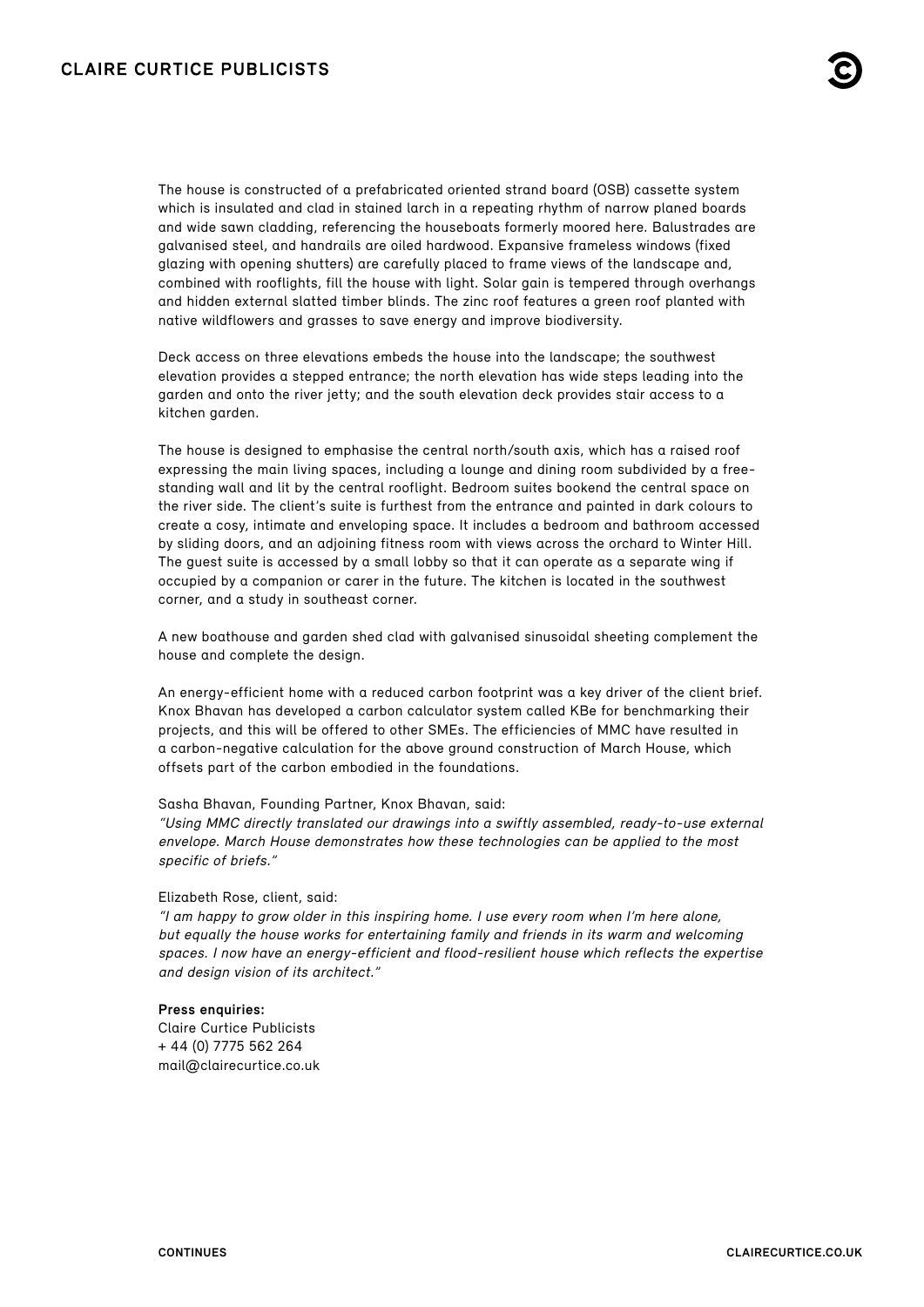#### **Notes to editors:**

| <b>Location:</b>            | On the Thames near Cookham, UK               |
|-----------------------------|----------------------------------------------|
| Site area:                  | 2.130 <sup>2</sup>                           |
| Gross internal area in m2:  | 166m <sup>2</sup>                            |
| Value:                      | Confidential                                 |
| Architect:                  | Knox Bhavan                                  |
| Design team:                | Sasha Bhavan, Fergus Knox, Katherine Johnson |
| Structural engineer:        | Price & Myers                                |
| Landscape designer:         | Elizabeth Rose                               |
| Services engineer:          | <b>Paul Bastick Associates</b>               |
| <b>Quantity surveyor:</b>   | Ian Thomson & Company Ltd                    |
| Contractor:                 | <b>Philiam Construction</b>                  |
| Timber frame subcontractor: | <b>BlokBuild</b>                             |
| Joinery:                    | <b>Five Furniture</b>                        |
| Photographs:                | © Edmund Sumner                              |

**Knox Bhavan** is an award-winning practice established in 1995 by Simon Knox and Sasha Bhavan. Collaboration is a central driver, and all projects, including one-off houses, public buildings and conservation projects, demonstrate a fascination with materials and sensitivity to the environment as well as a commitment to craftsmanship and simplicity of form.

Described as "one of the most award-festooned small practices in the UK" by Blueprint Magazine, Knox Bhavan has won numerous RIBA Awards, Civic Trust Awards and many other industry awards.

The practice's built projects, which have informed the design of March House, include: New Maltings, a pavilion in the grounds of a Ted Cullinan-designed house in Suffolk (2003); Rigg Beck, the Lake District (2011); and Crowbrook, Hertfordshire (2013).

Other significant built projects to date include London Brownstones (2015) and Knox Bhavan studio, Peckham (2018).

The practice has a second house under construction in Hertfordshire which uses the same timber cassette system as March House. It is designed to cater to the specific needs of its quadriplegic owner.

#### **knoxbhavan.co.uk**

**BlokBuild** is an off-site construction company founded in 2015 to drive innovation and sustainability through digital manufacturing technologies. They work closely with architects, engineers and developers to explore the vast, ever-evolving opportunities and advantages of modern methods of construction (MMC). Their innovative approach combines system design, specialist manufacture and on-site construction to offer a fully end-to-end service managed by their hands-on team.

#### **[blokbuild.com](https://www.blokbuild.com)**